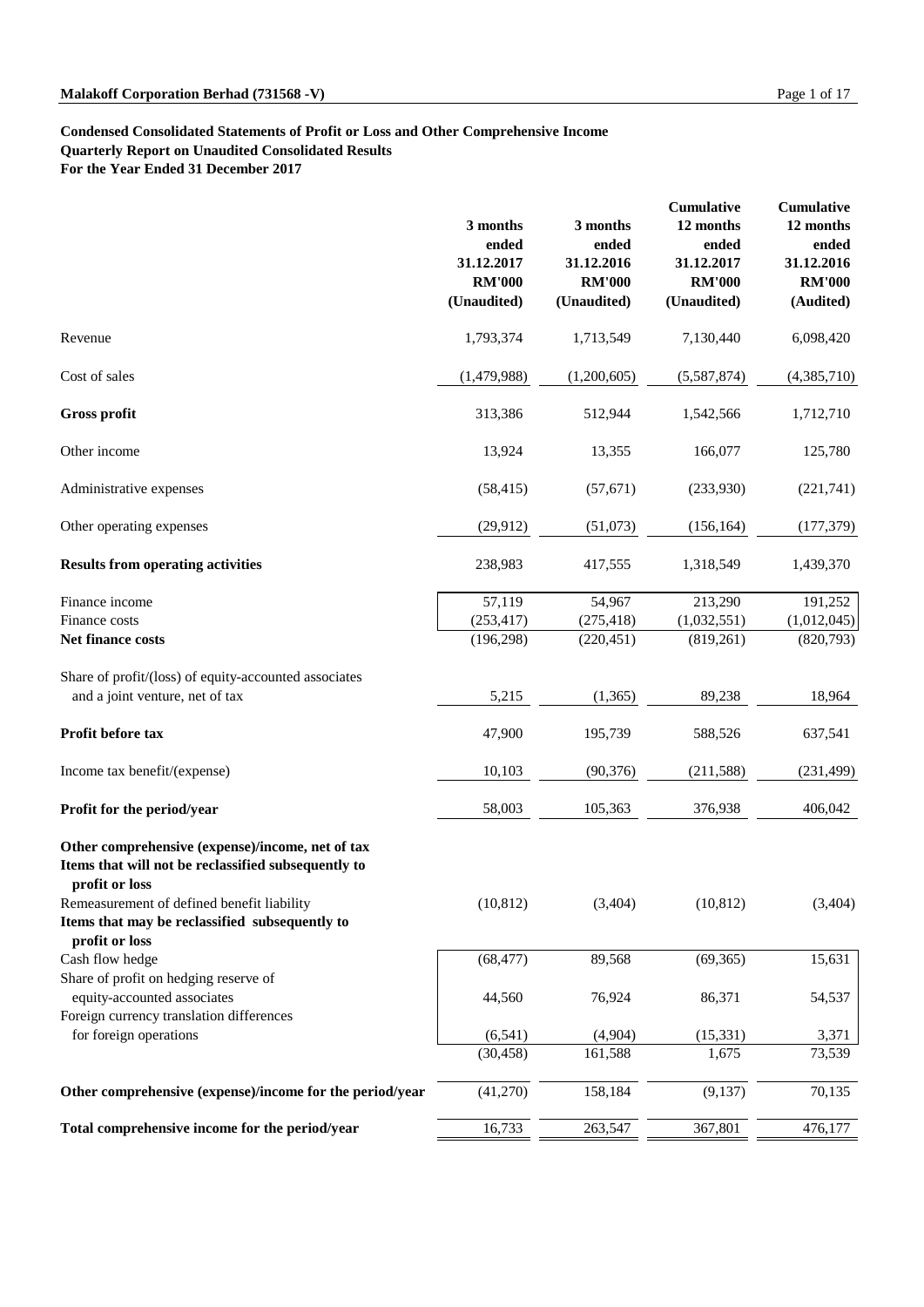#### **Condensed Consolidated Statements of Profit or Loss and Other Comprehensive Income**

**Quarterly Report on Unaudited Consolidated Results**

**For the Year Ended 31 December 2017**

|                                                | 3 months<br>ended<br>31.12.2017<br><b>RM'000</b><br>(Unaudited) | 3 months<br>ended<br>31.12.2016<br><b>RM'000</b><br>(Unaudited) | <b>Cumulative</b><br>12 months<br>ended<br>31.12.2017<br><b>RM'000</b><br>(Unaudited) | <b>Cumulative</b><br>12 months<br>ended<br>31.12.2016<br><b>RM'000</b><br>(Audited) |
|------------------------------------------------|-----------------------------------------------------------------|-----------------------------------------------------------------|---------------------------------------------------------------------------------------|-------------------------------------------------------------------------------------|
| <b>Profit attributable to:</b>                 |                                                                 |                                                                 |                                                                                       |                                                                                     |
| Owners of the Company                          | 43,724                                                          | 90,232                                                          | 309,951                                                                               | 355,463                                                                             |
| Non-controlling interests                      | 14,279                                                          | 15,131                                                          | 66,987                                                                                | 50,579                                                                              |
| <b>Profit for the period/year</b>              | 58,003                                                          | 105,363                                                         | 376,938                                                                               | 406,042                                                                             |
| Total comprehensive income attributable to:    |                                                                 |                                                                 |                                                                                       |                                                                                     |
| Owners of the Company                          | 2,454                                                           | 248,416                                                         | 300,814                                                                               | 425,598                                                                             |
| Non-controlling interests                      | 14,279                                                          | 15,131                                                          | 66,987                                                                                | 50,579                                                                              |
| Total comprehensive income for the period/year | 16,733                                                          | 263,547                                                         | 367,801                                                                               | 476,177                                                                             |
| Earnings per ordinary share (sen)              |                                                                 |                                                                 |                                                                                       |                                                                                     |
| Basic/Diluted                                  | 0.87                                                            | 1.80                                                            | 6.20                                                                                  | 7.11                                                                                |

The Condensed Consolidated Statements of Profit or Loss and Other Comprehensive Income should be read in conjunction with the Audited Financial Statements for the financial year ended 31 December 2016 and the accompanying explanatory notes attached to the interim financial statements.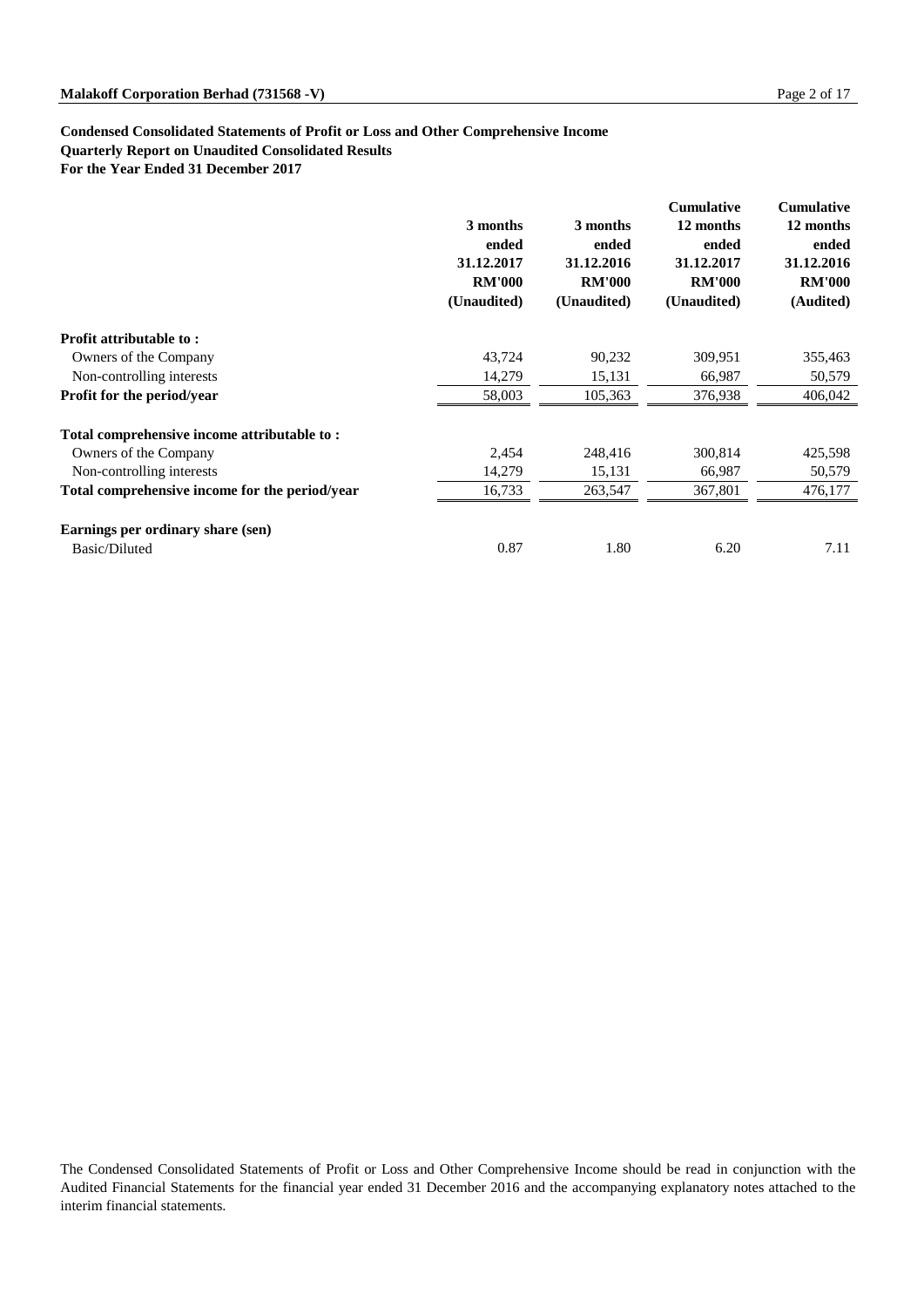### **Condensed Consolidated Statements of Financial Position**

**As at 31 December 2017**

|                                              | As at         | As at         |
|----------------------------------------------|---------------|---------------|
|                                              | 31.12.2017    | 31.12.2016    |
|                                              | <b>RM'000</b> | <b>RM'000</b> |
|                                              | (Unaudited)   | (Audited)     |
| <b>Non-current assets</b>                    |               |               |
| Property, plant and equipment                | 13,976,303    | 14,604,469    |
| Intangible assets                            | 3,346,176     | 3,721,431     |
| Prepaid lease payments                       | 63,715        | 68,336        |
| Investment in associates                     | 1,571,049     | 1,476,010     |
| Investment in a joint venture                |               |               |
| Finance lease receivable                     | 2,208,203     | 2,264,999     |
| Derivative financial assets                  | 417,283       | 670,796       |
| Other receivables                            | 81,540        | 91,902        |
| Deferred tax assets                          | 139,487       | 69,568        |
| <b>Total non-current assets</b>              | 21,803,756    | 22,967,511    |
| <b>Current assets</b>                        |               |               |
| Trade and other receivables                  | 2,118,834     | 2,046,557     |
| Inventories                                  | 858,774       | 662,273       |
| Current tax assets                           | 139,275       | 176,592       |
| Other investments                            | 2,641,829     | 1,403,801     |
| Cash and cash equivalents                    | 2,355,529     | 3,006,802     |
| <b>Total current assets</b>                  | 8,114,241     | 7,296,025     |
|                                              |               |               |
| <b>Total assets</b>                          | 29,917,997    | 30,263,536    |
|                                              |               |               |
| <b>Equity</b>                                |               |               |
| Share capital                                | 5,693,055     | 500,000       |
| Share premium                                |               | 5,192,215     |
| Treasury shares                              | (1,641)       |               |
| Reserves                                     | 111,997       | 111,162       |
| Retained profits                             | 87,680        | 112,335       |
| Equity attributable to owners of the Company | 5,891,091     | 5,915,712     |
| Perpetual sukuk                              | 800,000       |               |
| Non-controlling interests                    | 225,570       | 215,583       |
| <b>Total equity</b>                          | 6,916,661     | 6, 131, 295   |
| <b>Non-current liabilities</b>               |               |               |
| Loans and borrowings                         | 14,180,158    | 15,626,429    |
| Employee benefits                            | 115,773       | 94,828        |
| Provision for decommissioning cost           | 91,831        | 85,625        |
| Deferred income                              | 3,553,403     | 3,230,403     |
| Deferred tax liabilities                     | 1,567,578     | 1,776,677     |
| Derivative financial liabilities             | 112,048       | 153,681       |
| <b>Total non-current liabilities</b>         | 19,620,791    | 20,967,643    |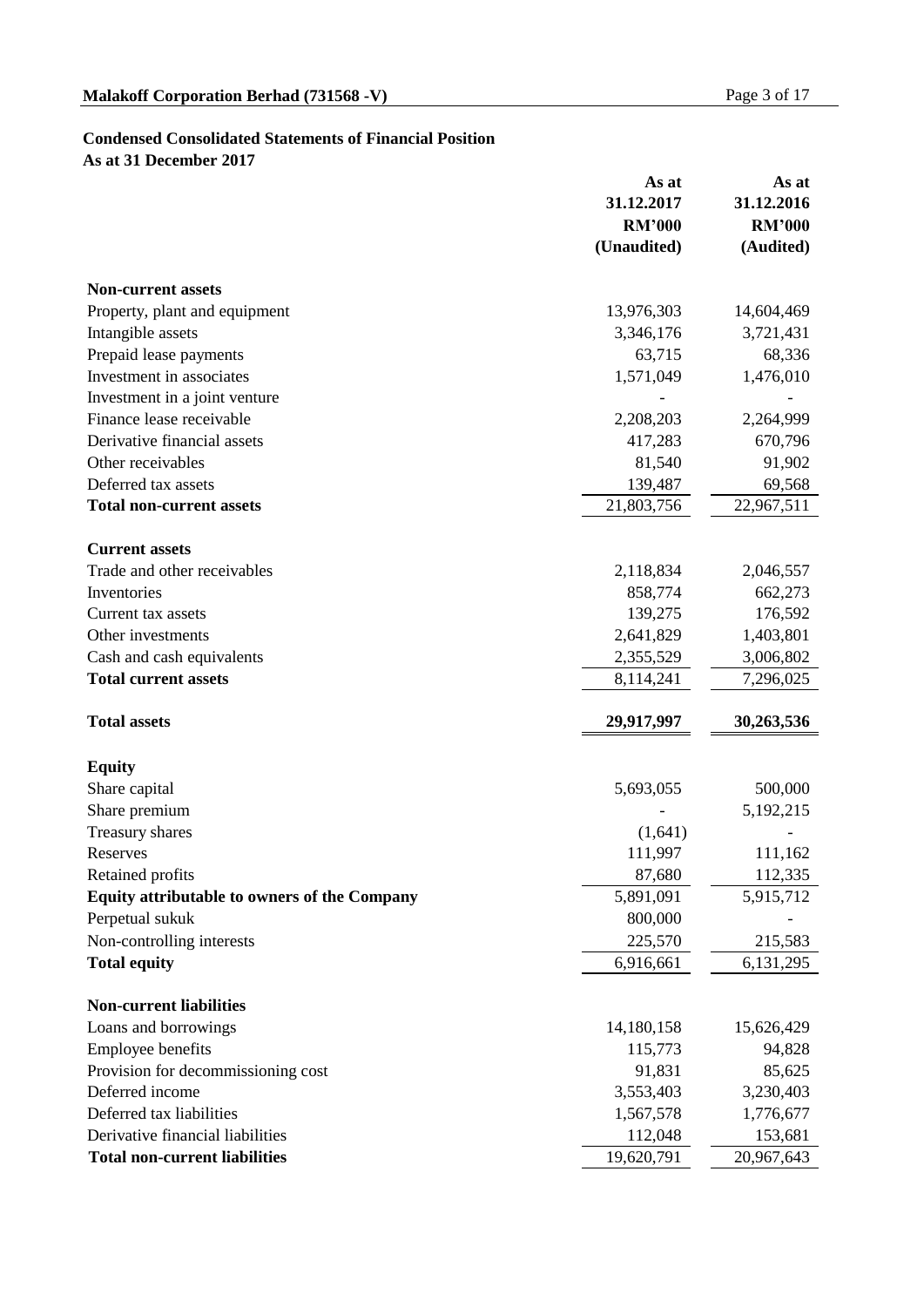#### **Condensed Consolidated Statements of Financial Position**

**As at 31 December 2017**

|                                            | As at<br>31.12.2017 | As at<br>31.12.2016<br><b>RM'000</b> |  |
|--------------------------------------------|---------------------|--------------------------------------|--|
|                                            | <b>RM'000</b>       |                                      |  |
|                                            | (Unaudited)         | (Audited)                            |  |
| <b>Current liabilities</b>                 |                     |                                      |  |
| Trade and other payables                   | 1,512,301           | 1,002,243                            |  |
| Current tax liabilities                    | 135,342             | 117,378                              |  |
| Loans and borrowings                       | 1,650,823           | 1,910,419                            |  |
| Deferred income                            | 58,414              | 103,147                              |  |
| Derivative financial liabilities           | 23,665              | 31,411                               |  |
| <b>Total current liabilities</b>           | 3,380,545           | 3,164,598                            |  |
| <b>Total liabilities</b>                   | 23,001,336          | 24, 132, 241                         |  |
| <b>Total equity and liabilities</b>        | 29,917,997          | 30,263,536                           |  |
|                                            |                     |                                      |  |
| Net assets per share attributable to       |                     |                                      |  |
| ordinary equity holders of the parent (RM) | 1.18                | 1.18                                 |  |

The Condensed Consolidated Statements of Financial Position should be read in conjunction with the Audited Financial Statements for the financial year ended 31 December 2016 and the accompanying explanatory notes attached to the interim financial statements.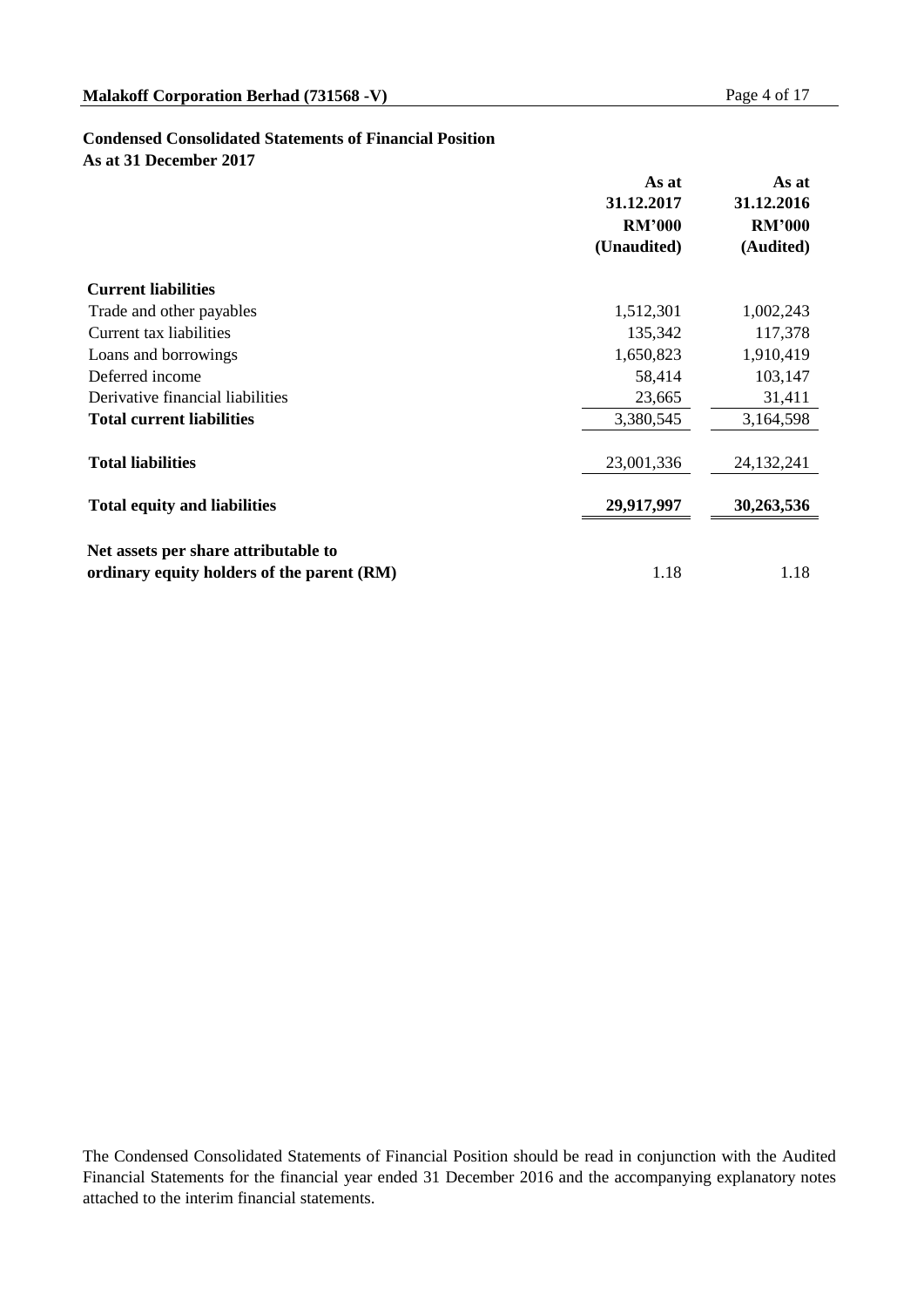#### **Malakoff Corporation Berhad (731568 -V)** Page 5 of 17

#### **Condensed Consolidated Statement of Changes in Equity**

**For the Year Ended 31 December 2017**

|                                                                            |                                       |                                                       |                                                                                                |                          | <b>Reserves</b>          |                                                    | <b>Distributable</b>          |                                            |                                                      |                                                |           |
|----------------------------------------------------------------------------|---------------------------------------|-------------------------------------------------------|------------------------------------------------------------------------------------------------|--------------------------|--------------------------|----------------------------------------------------|-------------------------------|--------------------------------------------|------------------------------------------------------|------------------------------------------------|-----------|
|                                                                            | <b>Share Capital</b><br><b>RM'000</b> | <b>Share Premium Treasury Shares</b><br><b>RM'000</b> | Capital<br>Redemption<br><b>Translation</b><br><b>RM'000</b><br><b>RM'000</b><br><b>RM'000</b> |                          | Hedging<br><b>RM'000</b> | <b>Retained</b><br><b>Profits</b><br><b>RM'000</b> | <b>Total</b><br><b>RM'000</b> | Perpetual<br><b>Sukuk</b><br><b>RM'000</b> | Non-controlling<br><b>Interests</b><br><b>RM'000</b> | <b>Total</b><br><b>Equity</b><br><b>RM'000</b> |           |
| At 1 January 2017                                                          | 500,000                               | 5,192,215                                             |                                                                                                | 840                      | 20,476                   | 89,846                                             | 112,335                       | 5,915,712                                  |                                                      | 215,583                                        | 6,131,295 |
| Remeasurement of defined benefit liability<br>Foreign currency translation |                                       |                                                       |                                                                                                |                          |                          |                                                    | (10, 812)                     | (10, 812)                                  |                                                      |                                                | (10, 812) |
| differences for foreign operations                                         |                                       |                                                       |                                                                                                |                          | (15, 331)                |                                                    |                               | (15, 331)                                  |                                                      |                                                | (15,331)  |
| Cash flow hedge                                                            |                                       |                                                       |                                                                                                |                          |                          | (69, 365)                                          | $\overline{\phantom{a}}$      | (69, 365)                                  |                                                      |                                                | (69,365)  |
| Share of profit on hedging reserves<br>attributable to associates          |                                       |                                                       |                                                                                                |                          |                          | 86,371                                             |                               | 86,371                                     |                                                      |                                                | 86,371    |
| Other comprehensive (expense)/income<br>for the year                       |                                       |                                                       |                                                                                                |                          | (15, 331)                | 17,006                                             | (10, 812)                     | (9,137)                                    |                                                      |                                                | (9,137)   |
| Profit for the year                                                        |                                       |                                                       |                                                                                                |                          |                          |                                                    | 309,951                       | 309,951                                    |                                                      | 66,987                                         | 376,938   |
| Comprehensive (expense)/income for the year                                |                                       |                                                       |                                                                                                | $\overline{\phantom{a}}$ | (15, 331)                | 17,006                                             | 299,139                       | 300,814                                    | $\overline{\phantom{a}}$                             | 66,987                                         | 367,801   |
| Issuance of perpetual sukuk                                                |                                       |                                                       |                                                                                                |                          |                          |                                                    |                               |                                            | 800,000                                              | $\overline{a}$                                 | 800,000   |
| Distribution to perpetual sukuk holders                                    |                                       |                                                       |                                                                                                |                          |                          | $\overline{\phantom{a}}$                           | (23, 794)                     | (23,794)                                   |                                                      |                                                | (23,794)  |
| Dividends to owners of the Company                                         |                                       |                                                       |                                                                                                | $\qquad \qquad -$        |                          | $\overline{\phantom{a}}$                           | (300,000)                     | (300,000)                                  | $\overline{a}$                                       | $\sim$                                         | (300,000) |
| Dividends to non-controlling interests                                     |                                       |                                                       |                                                                                                |                          |                          |                                                    |                               |                                            |                                                      | (57,000)                                       | (57,000)  |
| Total distribution to owners                                               |                                       |                                                       |                                                                                                | $\overline{\phantom{a}}$ |                          | $\overline{\phantom{a}}$                           | (300,000)                     | (300,000)                                  | $\overline{\phantom{a}}$                             | (57,000)                                       | (357,000) |
| Purchase of treasury shares                                                |                                       |                                                       | (1,641)                                                                                        |                          |                          |                                                    |                               | (1,641)                                    |                                                      |                                                | (1,641)   |
| Transition to no-par value regime                                          | 5,193,055                             | (5,192,215)                                           | $\overline{\phantom{0}}$                                                                       | (840)                    |                          |                                                    |                               |                                            |                                                      |                                                |           |
| At 31 December 2017                                                        | 5,693,055                             |                                                       | (1,641)                                                                                        |                          | 5,145                    | 106,852                                            | 87,680                        | 5,891,091                                  | 800,000                                              | 225,570                                        | 6,916,661 |

1 As at 31 December 2017, all amounts standing to the credit of the Group's share premium and capital redemption reserves accounts have been consolidated into share capital account in accordance with Section 618(2) of the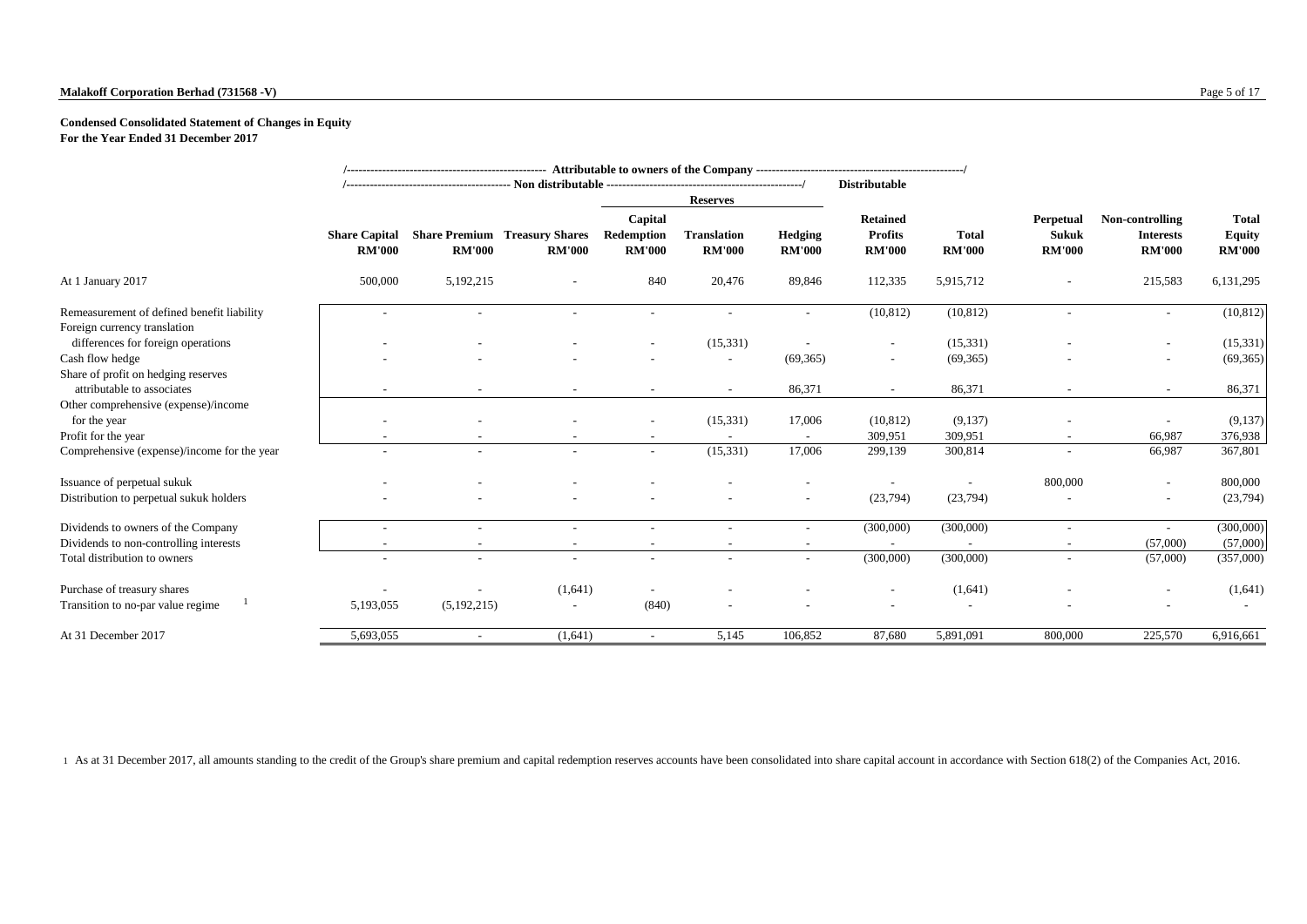#### **Malakoff Corporation Berhad (731568 -V)** Page 6 of 17

#### **Condensed Consolidated Statement of Changes in Equity**

**For the Year Ended 31 December 2017**

|                                                                            |                                       |                          |                                                       |                                        |                                     |                          | <b>Distributable</b>                               |                               |                                            |                                                      |                                                |
|----------------------------------------------------------------------------|---------------------------------------|--------------------------|-------------------------------------------------------|----------------------------------------|-------------------------------------|--------------------------|----------------------------------------------------|-------------------------------|--------------------------------------------|------------------------------------------------------|------------------------------------------------|
|                                                                            |                                       |                          |                                                       |                                        | <b>Reserves</b>                     |                          |                                                    |                               |                                            |                                                      |                                                |
|                                                                            | <b>Share Capital</b><br><b>RM'000</b> | <b>RM'000</b>            | <b>Share Premium Treasury Shares</b><br><b>RM'000</b> | Capital<br>Redemption<br><b>RM'000</b> | <b>Translation</b><br><b>RM'000</b> | Hedging<br><b>RM'000</b> | <b>Retained</b><br><b>Profits</b><br><b>RM'000</b> | <b>Total</b><br><b>RM'000</b> | Perpetual<br><b>Sukuk</b><br><b>RM'000</b> | Non-controlling<br><b>Interests</b><br><b>RM'000</b> | <b>Total</b><br><b>Equity</b><br><b>RM'000</b> |
| At 1 January 2016                                                          | 500,000                               | 5,192,215                | $\overline{\phantom{a}}$                              | 840                                    | 17,105                              | 19,678                   | 35,276                                             | 5,765,114                     | $\overline{\phantom{a}}$                   | 215,004                                              | 5,980,118                                      |
| Remeasurement of defined benefit liability<br>Foreign currency translation |                                       |                          |                                                       | $\overline{\phantom{a}}$               | $\overline{\phantom{a}}$            | $\overline{a}$           | (3,404)                                            | (3,404)                       |                                            | $\overline{\phantom{a}}$                             | (3,404)                                        |
| differences for foreign operations                                         |                                       |                          |                                                       | $\overline{\phantom{a}}$               | 3,371                               |                          | $\overline{\phantom{a}}$                           | 3,371                         |                                            |                                                      | 3,371                                          |
| Cash flow hedge                                                            |                                       |                          |                                                       |                                        | $\overline{\phantom{a}}$            | 15,631                   | $\overline{\phantom{a}}$                           | 15,631                        |                                            |                                                      | 15,631                                         |
| Share of loss on hedging reserves attributable<br>to associates            |                                       |                          |                                                       |                                        | $\sim$                              | 54,537                   | $\overline{\phantom{a}}$                           | 54,537                        |                                            |                                                      | 54,537                                         |
| Other comprehensive income/(expense)                                       |                                       |                          |                                                       |                                        |                                     |                          |                                                    |                               |                                            |                                                      |                                                |
| for the year                                                               |                                       |                          |                                                       |                                        | 3,371                               | 70,168                   | (3,404)                                            | 70,135                        |                                            |                                                      | 70,135                                         |
| Profit for the year                                                        |                                       |                          |                                                       |                                        |                                     |                          | 355,463                                            | 355,463                       |                                            | 50,579                                               | 406,042                                        |
| Comprehensive income for the year                                          |                                       |                          |                                                       | $\overline{\phantom{a}}$               | 3,371                               | 70,168                   | 352,059                                            | 425,598                       |                                            | 50,579                                               | 476,177                                        |
| Dividends to owners of the Company                                         |                                       |                          |                                                       |                                        |                                     |                          | (275,000)                                          | (275,000)                     |                                            | $\overline{\phantom{0}}$                             | (275,000)                                      |
| Dividends to non-controlling interests                                     |                                       |                          | $\overline{\phantom{a}}$                              |                                        |                                     | $\overline{a}$           |                                                    |                               |                                            | (50,000)                                             | (50,000)                                       |
| Total distribution to owners                                               | $\overline{\phantom{0}}$              | $\overline{\phantom{a}}$ | $\overline{\phantom{0}}$                              | $\overline{\phantom{a}}$               | $\overline{\phantom{a}}$            | $\sim$                   | (275,000)                                          | (275,000)                     | $\overline{\phantom{a}}$                   | (50,000)                                             | (325,000)                                      |
| At 31 December 2016                                                        | 500,000                               | 5,192,215                |                                                       | 840                                    | 20,476                              | 89,846                   | 112,335                                            | 5,915,712                     |                                            | 215,583                                              | 6,131,295                                      |

The Condensed Consolidated Statements of Changes in Equity should be read in conjunction with the Audited Financial Statements for the financial year ended 31 December 2016 and the accompanying explanatory notes attached t statements.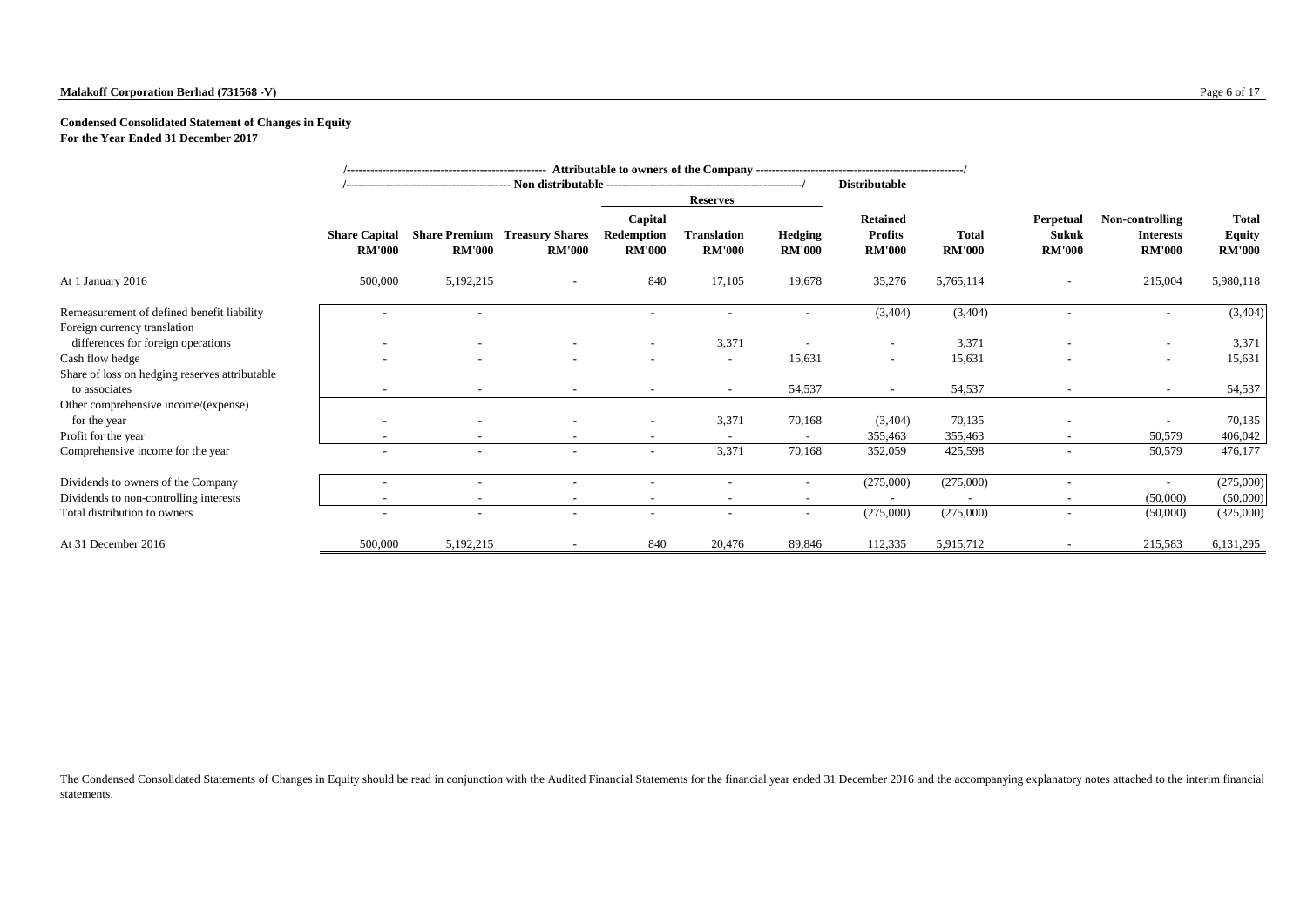#### **Condensed Consolidated Statements of Cash Flows For the Year Ended 31 December 2017**

|                                                         | 12 months     | 12 months                   |  |
|---------------------------------------------------------|---------------|-----------------------------|--|
|                                                         | ended         | ended                       |  |
|                                                         | 31.12.2017    | 31.12.2016<br><b>RM'000</b> |  |
|                                                         | <b>RM'000</b> |                             |  |
|                                                         | (Unaudited)   | (Audited)                   |  |
| <b>Cash flows from operating activities</b>             |               |                             |  |
| Profit before tax                                       | 588,526       | 637,541                     |  |
| <b>Adjustments for:</b>                                 |               |                             |  |
| Non cash-item                                           | 1,314,924     | 1,430,853                   |  |
| Finance costs                                           | 1,032,551     | 1,012,045                   |  |
| Finance income                                          | (213,290)     | (191, 252)                  |  |
| Share of profit of equity-accounted associates          |               |                             |  |
| and a joint venture, net of tax                         | (89, 238)     | (18,964)                    |  |
| Operating profit before changes in working capital      | 2,633,473     | 2,870,223                   |  |
| Changes in:                                             |               |                             |  |
| Net change in current assets                            | 88,144        | (946, 484)                  |  |
| Net change in current liabilities                       | 149,360       | 450,633                     |  |
| Net change in non-current liabilities                   | 284,473       | 241,754                     |  |
| <b>Cash generated from operations</b>                   | 3,155,450     | 2,616,126                   |  |
| Income taxes paid                                       | (435, 115)    | (251, 548)                  |  |
| Net cash from operating activities                      | 2,720,335     | 2,364,578                   |  |
| <b>Cash flows from investing activities</b>             |               |                             |  |
| Acquisition of property, plant and equipment            | (304, 509)    | (468,990)                   |  |
| Acquisition of prepaid lease payments                   |               | (3,053)                     |  |
| Dividend received from associates                       | 21,535        | 29,237                      |  |
| Increase in other investments                           | (1,238,028)   | (774, 560)                  |  |
| Interest received                                       | 171,010       | 144,275                     |  |
| Proceeds from redemption on unsecured loan stocks       | 6,400         | 6,000                       |  |
| Proceeds from disposal of property, plant and equipment |               | 151                         |  |
| Redemption of unsecured loan stocks                     | (7,000)       | (12,000)                    |  |
| Net cash used in investing activities                   | (1,350,592)   | (1,078,940)                 |  |
| <b>Cash flows from financing activities</b>             |               |                             |  |
| Distribution to perpetual sukuk holder                  | (23,794)      |                             |  |
| Dividends paid to the owners of the Company             | (300,000)     | (275,000)                   |  |
| Dividends paid to non-controlling interests             | (57,000)      | (50,000)                    |  |
| Interest paid                                           | (905, 485)    | (734, 586)                  |  |
| Proceeds from issuance of perpetual sukuk               | 800,000       |                             |  |
| Proceeds from borrowings                                | 346,160       | 608,469                     |  |
| Repayment of borrowings                                 | (1,883,256)   | (700, 499)                  |  |
| Redemption of preference shares                         | 4,000         | 19,434                      |  |
| Purchase of treasury shares                             | (1,641)       |                             |  |
| Net cash used in financing activities                   | (2,021,016)   | (1, 132, 182)               |  |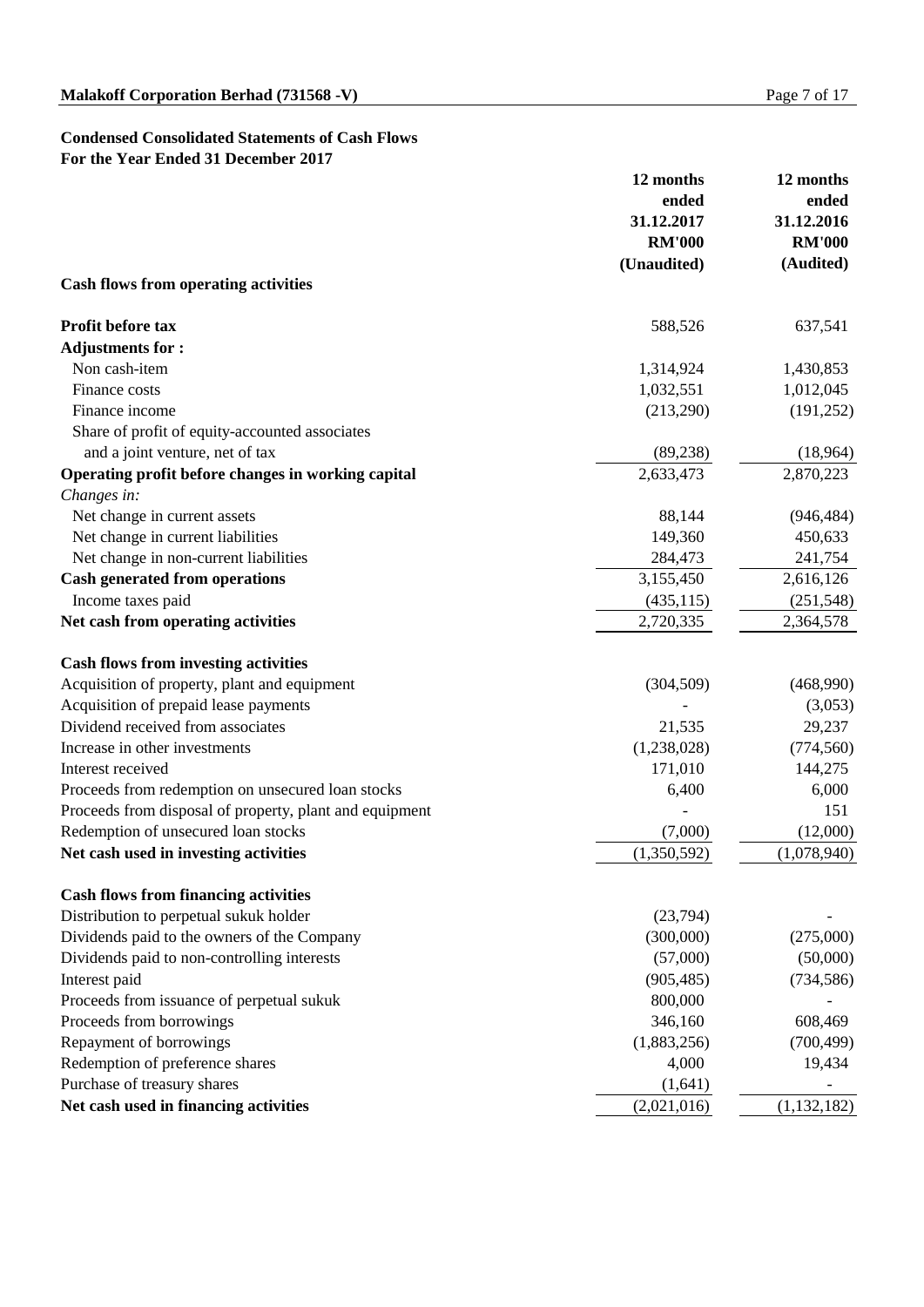#### **Condensed Consolidated Statements of Cash Flows For the Year Ended 31 December 2017**

|                                                              | 12 months<br>ended<br>31.12.2017<br><b>RM'000</b><br>(Unaudited) | 12 months<br>ended<br>31.12.2016<br><b>RM'000</b><br>(Audited) |
|--------------------------------------------------------------|------------------------------------------------------------------|----------------------------------------------------------------|
| Net (decrease)/increase in cash and cash equivalents         | (651,273)                                                        | 153,456                                                        |
| Cash and cash equivalents at beginning of the year           | 3,006,802                                                        | 2,853,346                                                      |
| Cash and cash equivalents at end of the year                 | 2,355,529                                                        | 3,006,802                                                      |
| Cash and cash equivalents comprise :                         |                                                                  |                                                                |
| Cash and bank balances                                       | 537.223                                                          | 360,704                                                        |
| Deposits with licensed banks and other licensed corporations | 1,818,306                                                        | 2,646,098                                                      |
|                                                              | 2,355,529                                                        | 3,006,802                                                      |

The Condensed Consolidated Statements of Cash Flows should be read in conjunction with the Audited Financial Statements for the financial year ended 31 December 2016 and the accompanying explanatory notes attached to the interim financial statements.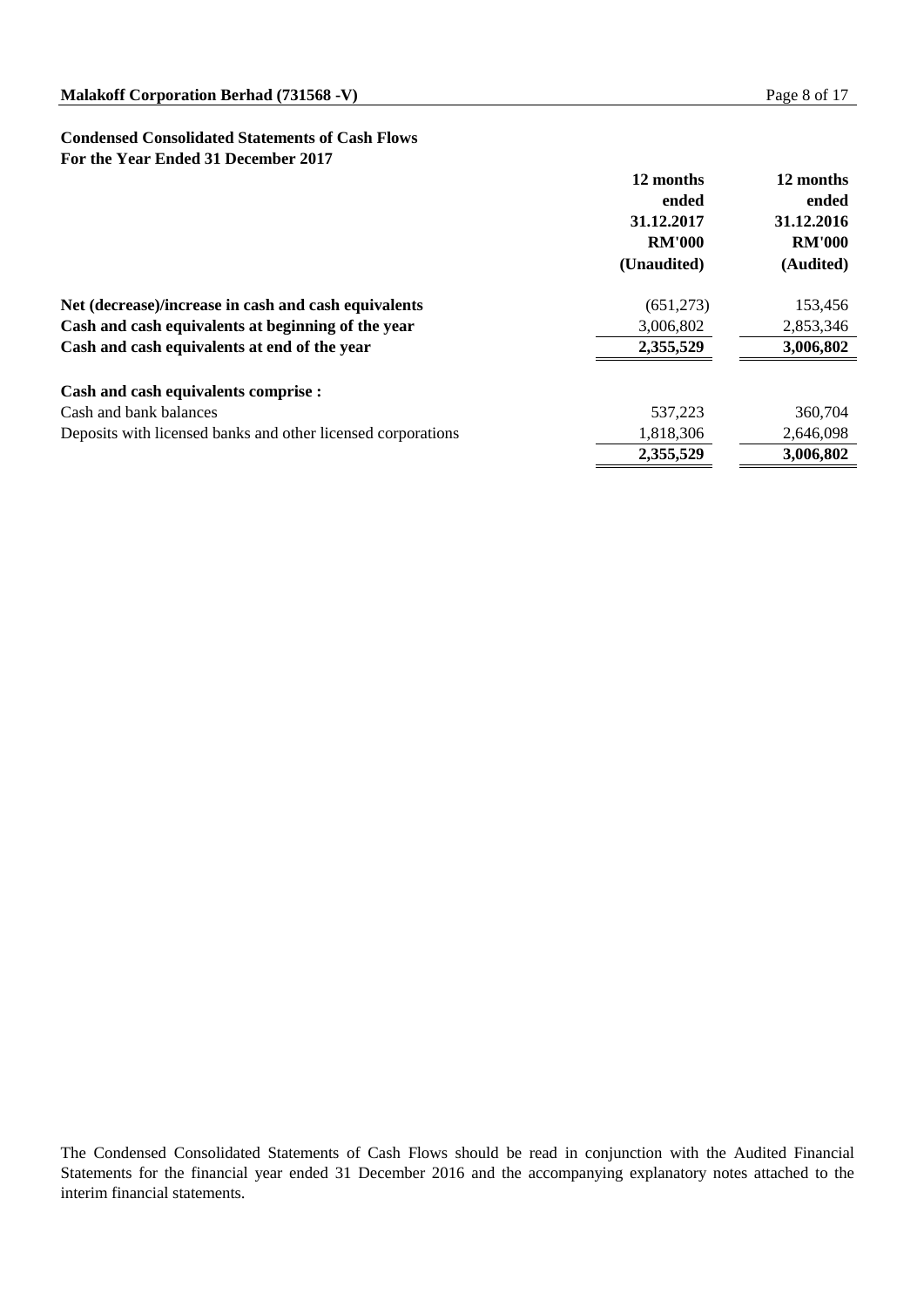# **Notes to the interim financial statements**

## **1. Basis of preparation**

The interim financial statements are unaudited and have been prepared in accordance with Malaysian Financial Reporting Standards ("MFRSs") 134, Interim Financial Reporting and Appendix 9B (Part A) of the Listing Requirements of Bursa Malaysia Securities Berhad. The interim financial statements should be read in conjunction with the Group's annual audited financial statements for the financial year ended 31 December 2016 and the accompanying explanatory notes attached to the interim financial statements.

The audited financial statements of the Group for the financial year ended 31 December 2016 was prepared in accordance with MFRSs, International Financial Reporting Standards and the requirements of the Companies Act, 1965 in Malaysia.

The significant accounting policies adopted in these interim financial statements are consistent with those adopted in the annual audited financial statements for the financial year ended 31 December 2016, except the Group adopted the following Amendments to MFRSs effective for annual periods beginning on or after 1 January 2017as follows:

- Amendments to MFRS 12, Disclosure of interests in Other Entities (Annual Improvements to MFRS Standards 2014-2016 Cycle)
- Amendments to MFRS 107, Statement of Cash Flows Disclosure Initiative
- Amendments to MFRS 112, Income Taxes Recognition of Deferred Tax Assets for Unrealised Losses

The adoption of the above did not have any material impact on the financial statements of the Group.

# **2. Audit qualification**

The report of the auditors on the Group's financial statements for the financial year ended 31 December 2016 was not subject to any qualification.

# **3. Seasonal or cyclical factors**

The Group's operations have not been affected by seasonal or cyclical factors.

#### **4. Unusual items**

There was no unusual item affecting assets, liabilities, equity, net income or cash flows of the Group during the current quarter under review because of its nature, size and incidence.

# **5. Changes in estimates**

There was no material change in financial estimates that could materially affect the current interim results.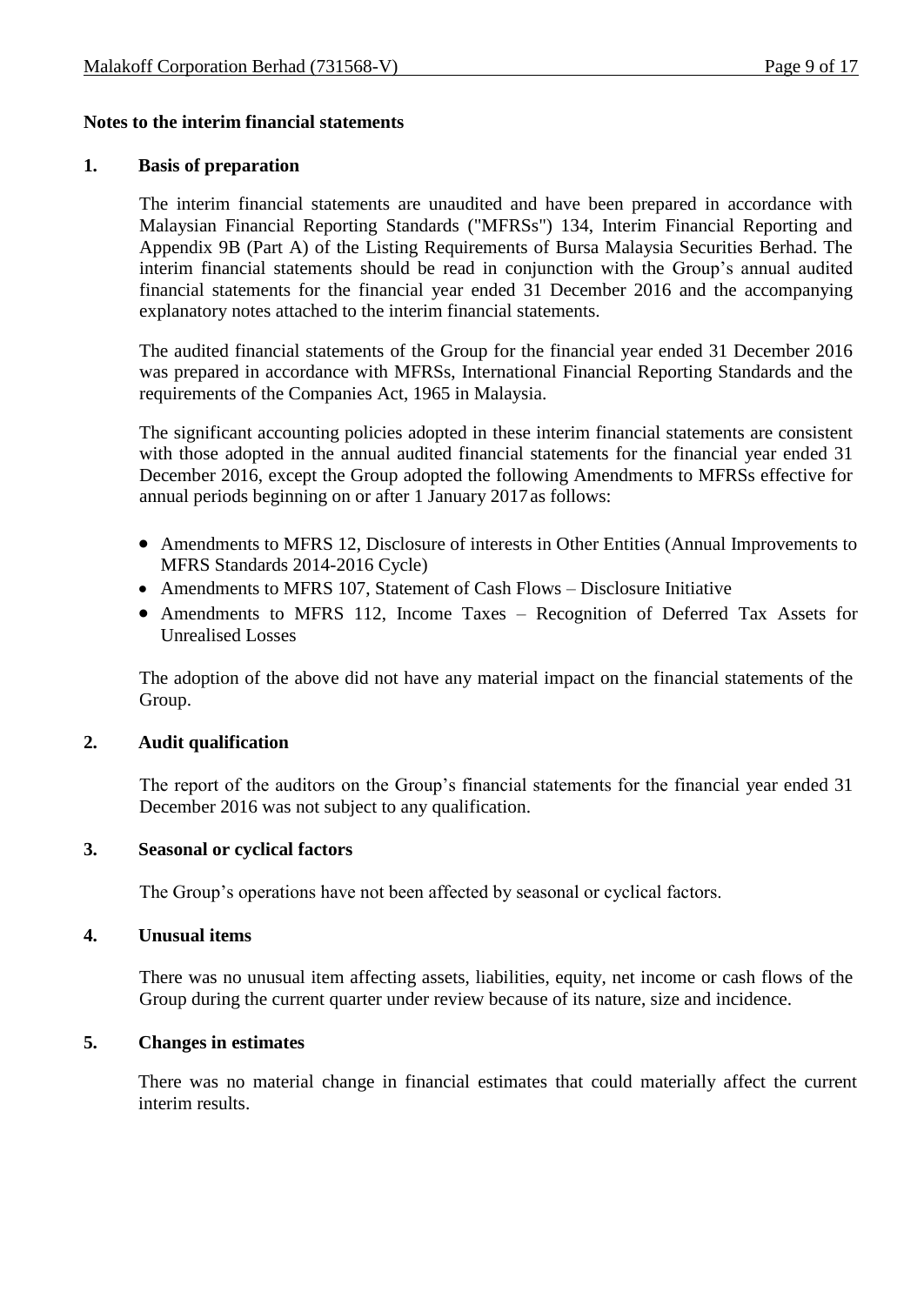# **6. Debt and equity securities**

There was no issuance, cancellation, repurchase, resale and repayment of debt and equity securities during the current quarter except for the following:

During the current quarter, the Company had repurchased a total of 1,824,400 ordinary shares from the open market for a total consideration of RM1,641,294 at an average cost of RM0.90 per share. The repurchase transactions were financed by internally generated fund. The repurchased shares are held as treasury shares in accordance with the requirement of Section 127 of the Companies Act, 2016. As at 31 December 2017, the total number of treasury shares held is 0.036% of the total paid up share capital of the Company.

## **7. Dividend paid**

Since the end of previous financial year, the Company paid:

- i. A final single-tier dividend of 3.5 sen per ordinary share totalling RM175,000,000 in respect of the financial year ended 31 December 2016 on 23 May 2017.
- ii. An interim single-tier dividend of 2.5 sen per ordinary share totalling RM125,000,000 in respect of the financial year ended 31 December 2017 on 6 October 2017.

### **8. Segment reporting**

The Chief Executive Officer has during the current period, reviewed the asset management and the operation & maintenance segments and is of the view that they are interdependent and form a single strategic business unit. As such, there was no segmental reporting in relation to these two segments.

As the Group continues to explore and diversify its assets portfolio, both domestically and internationally, internal management reporting emphasizes on contribution from local and foreign segments. Therefore, these new segments are reported under the Group's segmental reporting for the current period.

The Group's segmental reporting for the financial year ended 31 December 2017 is as follows:

|                              | Local<br><b>RM'000</b> | Foreign<br><b>RM'000</b> | <b>Elimination</b><br>RM'000 | <b>Total</b><br><b>RM'000</b> |
|------------------------------|------------------------|--------------------------|------------------------------|-------------------------------|
| Revenue from external        |                        |                          |                              |                               |
| customers                    | 6,937,934              | 192,506                  | -                            | 7,130,440                     |
| Inter-segment revenue        | 1,463,847              | 79,253                   | (1,543,100)                  |                               |
| <b>Total segment revenue</b> | 8,401,781              | 271,759                  | (1,543,100)                  | 7,130,440                     |
|                              |                        |                          |                              |                               |
| <b>Profit after tax</b>      | 1,050,947              | 101,451                  | (775, 460)                   | 376,938                       |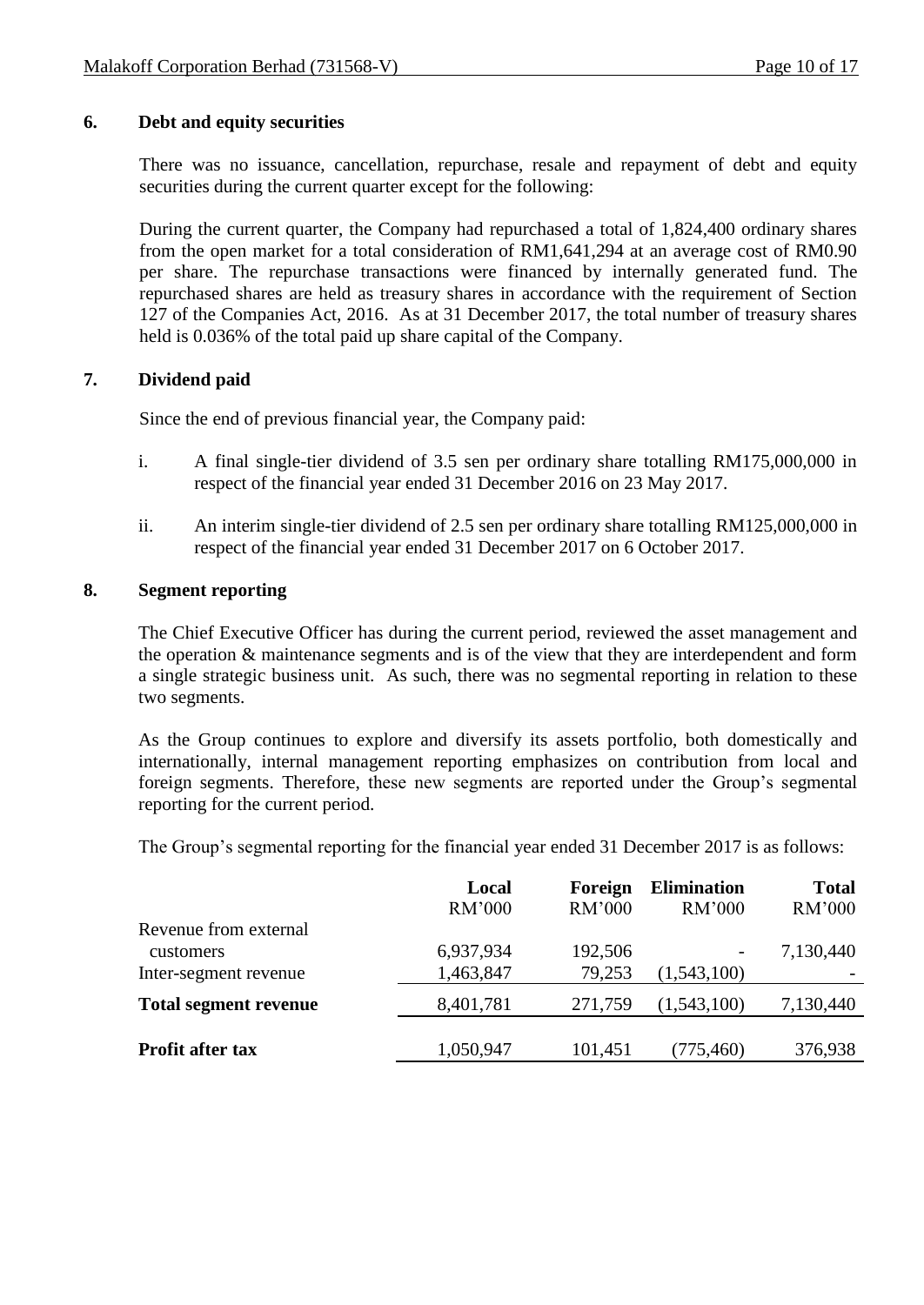The Group's segmental reporting for the corresponding financial year ended 31 December 2016 is as follows:

|                              | Local<br><b>RM'000</b> | Foreign<br>RM'000 | <b>Elimination</b><br>RM'000 | <b>Total</b><br><b>RM'000</b> |
|------------------------------|------------------------|-------------------|------------------------------|-------------------------------|
| Revenue from external        |                        |                   |                              |                               |
| customers                    | 5,895,219              | 203,201           | $\overline{\phantom{a}}$     | 6,098,420                     |
| Inter-segment revenue        | 1,913,470              | 108,332           | (2,021,802)                  |                               |
| <b>Total segment revenue</b> | 7,808,689              | 311,533           | (2,021,802)                  | 6,098,420                     |
|                              |                        |                   |                              |                               |
| <b>Profit after tax</b>      | 1,140,133              | 185,260           | (919, 351)                   | 406,042                       |

## **9. Property, plant and equipment**

There was no valuation of property, plant and equipment during the current quarter ended 31 December 2017 except for the amounts carried forward pertaining to certain Group's properties that had been revalued in the past.

## **10. Material events subsequent to the end of current interim period**

There was no material event subsequent to the end of the current quarter ended 31 December 2017.

## **11. Changes in composition of the Group**

There was no change in the composition of the Group during the current quarter ended 31 December 2017.

#### **12. Changes in contingent liabilities or contingent assets**

There was no change in contingent liabilities or contingent assets since the last audited financial statements for the financial year ended 31 December 2016 except for the following bank guarantees issued to third parties:

|                          | 31.12.2017<br>RM'mil | 31.12.2016<br>RM'mil |
|--------------------------|----------------------|----------------------|
| Company and subsidiaries | 641.2                | 519.6                |

These guarantees mainly consist of guarantees for performance bonds and security deposits for projects.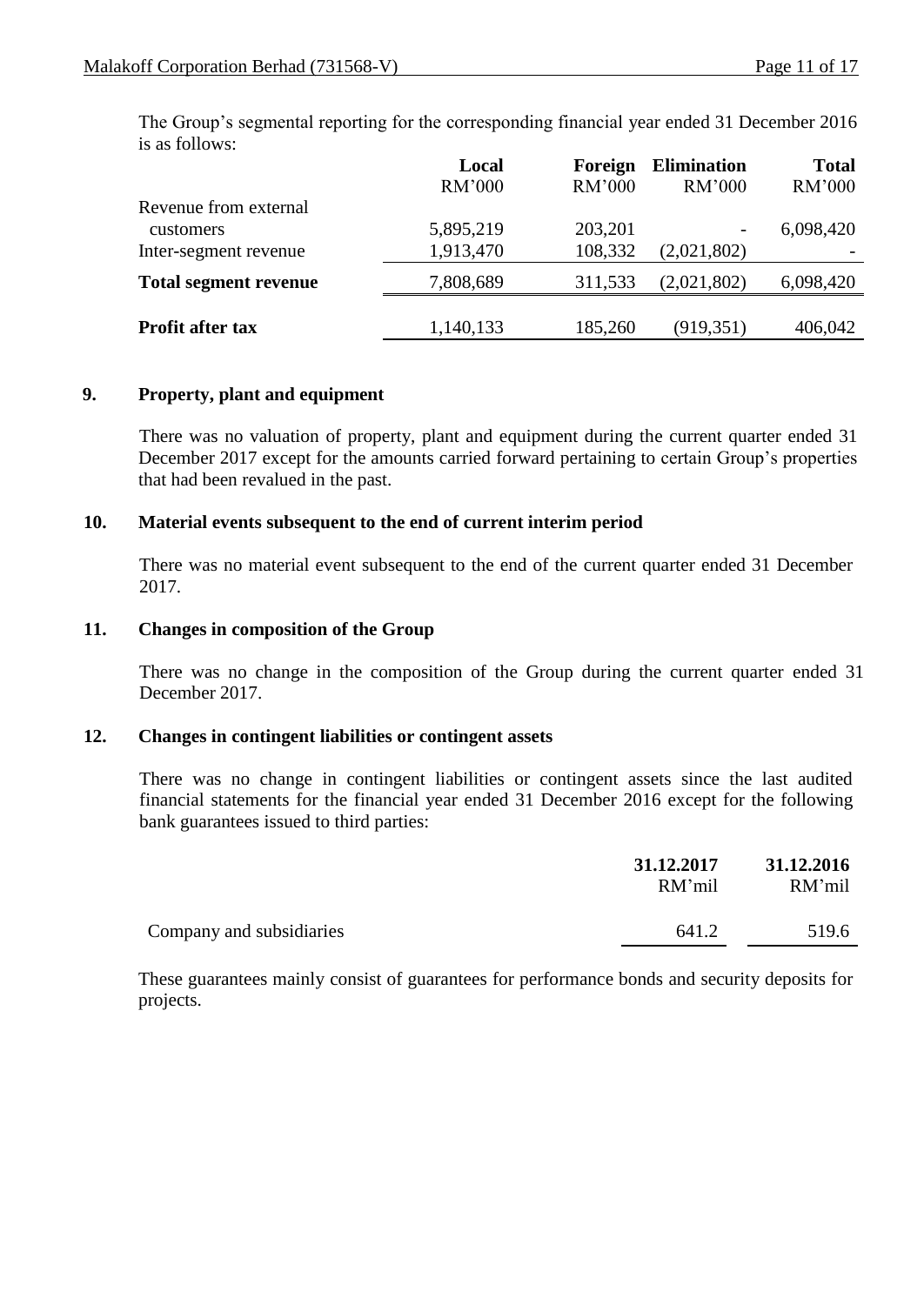## **13. Provision for financial assistance**

Pursuant to paragraph 8.23(1)(ii) and Practice Note 11 of the Bursa Malaysia Securities Berhad Main Market Listing Requirements on the provision of financial assistance, a subsidiary of the Company, Tanjung Bin Power Sdn. Bhd. ("TBP") has as at 31 December 2017 made advance payments on behalf of an EPC contractor amounting to RM25.4 million in respect of the upgrading works on conveyor belt system which is critical for the operation of the power plant.

The financial assistance did not have any material effect on the earnings and net assets of the subsidiary and the Group.

#### **14. Capital commitments**

Capital commitments of the Group not provided for in the interim financial report are as follows:

|     |                                   | 31.12.2017<br>RM'mil | 31.12.2016<br>RM'mil |
|-----|-----------------------------------|----------------------|----------------------|
|     | Property, plant and equipment:    |                      |                      |
|     | Authorised but not contracted for | 374.5                | 559.1                |
| 15. | <b>Related party transactions</b> |                      |                      |
|     |                                   | 31.12.2017<br>RM'mil | 31.12.2016<br>RM'mil |
|     | Associated company:               |                      |                      |
|     | Interest income on unsecured      |                      |                      |
|     | subordinated loan notes           | 42.3                 | 31.6                 |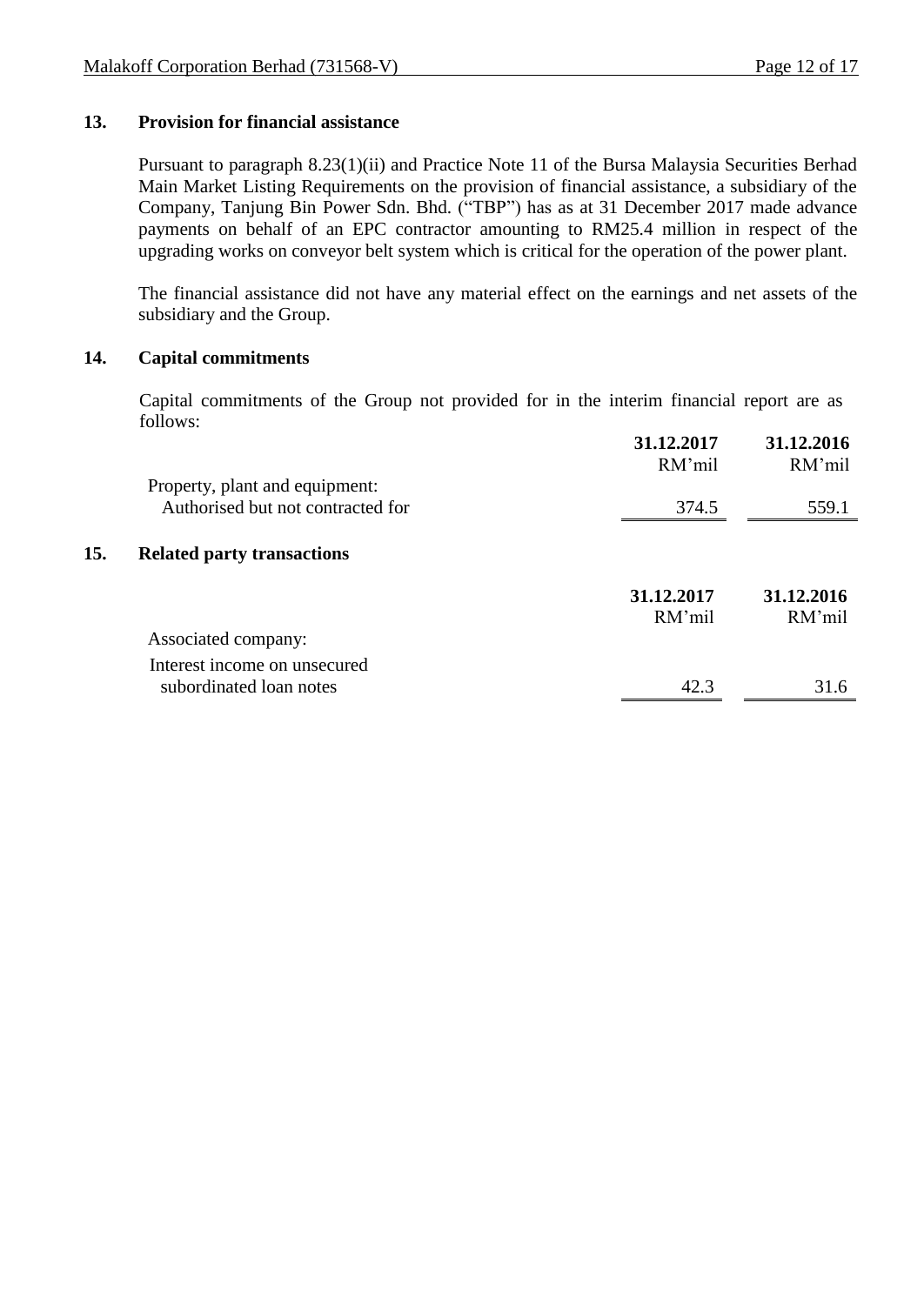## **Additional information required by the Bursa Securities Listing Requirements**

#### **16. Review of performance**

#### **Quarter 4, 2017 vs Quarter 4, 2016**

For the quarter ended 31 December 2017, the Group recorded RM1,793.4 million in revenue, an increase of 4.7% compared with RM1,713.5 million reported in the corresponding quarter ended 31 December 2016, primarily due to higher energy payment recorded at Tanjung Bin Power Sdn. Bhd. ("TBP") and Tanjung Bin Energy Sdn. Bhd. ("TBE") coal plants on the back of higher applicable coal price. However, these were partially offset by lower capacity payment recorded at Segari Energy Ventures Sdn. Bhd. ("SEV") gas plant following revision of the Power Purchase Agreement ("PPA") commencing 1 July 2017.

Conversely, the Group's profit before taxation decreased to RM47.9 million compared with RM195.7 million reported in corresponding quarter ended 31 December 2016, primarily due to lower capacity payment recorded at SEV gas plant following revision of the PPA, commencing 1 July 2017 and lower contribution from TBE caused by the unscheduled plant outages. However, these were partially moderated by higher fuel margin recorded at TBP and TBE coal plants on the back of higher applicable coal price.

#### **Year-to-date, 2017 vs Year-to-date, 2016**

For the financial year ended 31 December 2017, the Group recorded RM7,130.4 million in revenue, an increase of 16.9% compared with RM6,098.4 million reported in the corresponding period of the preceding year, primarily due to higher energy payment recorded at TBP and TBE coal plants on the back of higher applicable coal price as well as higher capacity payment at TBE, which recorded twelve-month's revenue for the current period compared with ninemonth's revenue for the corresponding period. However, these were partially offset by TBE's loss in capacity payment caused by unscheduled plant outages.

Conversely, the Group recorded profit before taxation of RM588.5 million, a 7.7% decrease from RM637.5 million reported in corresponding period of the preceding year, primarily due to lower capacity payment recorded by SEV following revision of the PPA, commencing 1 July 2017, partially moderated by higher fuel margin recorded at both coal plants, compensation payment from settlement of disputes with IHI over TBP's boiler failure and positive performance from associates investments overseas.

#### **17. Variation of results against immediate preceding quarter**

### **Quarter 4, 2017 vs Quarter 3, 2017**

The Group recorded lower profit before taxation of RM47.9 million in the current quarter compared with RM212.9 million in the immediate preceding quarter, primarily attributed to the fact that there was a compensation payment received from settlement of disputes with IHI over TBP's boiler failure in the last quarter and lower contribution from TBE caused by unscheduled plant outages.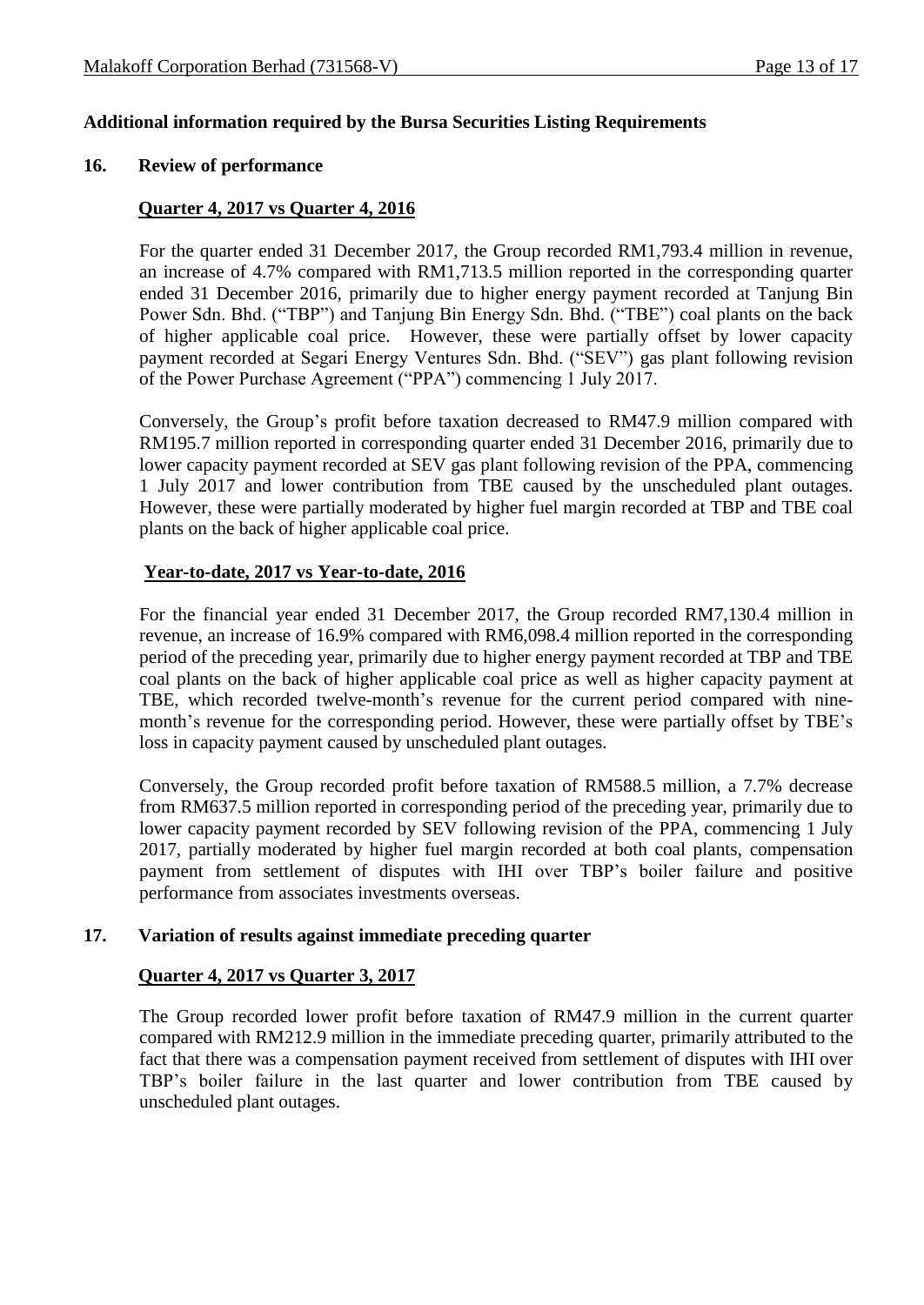# **18. Current prospects**

Malaysia's economy is projected to grow at a more moderate GDP growth rate of 5.2% in 2018 on the back of slower exports but supported by resilient domestic demand, which is expected to contribute positively towards the overall growth of the energy and power industry.

The Group is well positioned to benefit from the projected demand with the successful commissioning of Tanjung Bin Energy (TBE) Thermal Power Plant in March 2016 which had added 1,000MW to the Group's portfolio of power generation assets in Malaysia, increasing its net generation capacity to 6,346MW. The Group will continue to pursue growth opportunities locally to expand its generation capacity especially the renewable energy segment. The Group will also continue to explore opportunistic investment overseas to complement its local generation business.

In the meantime, the Group will continue in its efforts to improve its operational efficiency and effectiveness especially in relation to improving the plants availability and performance, as well as to strengthen its cost management aspect of the business in view of the more competitive landscape of the energy and power industry going forward.

Based on the above, the Group expects performance to remain satisfactory for the financial year ending 31 December 2018.

## **19. Profit before tax**

Profit before tax is stated after (crediting)/charging the following items:

|                                | 3 months<br>ended<br>31.12.2017<br>RM'mil | 3 months<br>ended<br>31.12.2016<br>RM'mil | <b>Cumulative</b><br>12 months<br>ended<br>31.12.2017<br>RM'mil | <b>Cumulative</b><br>12 months<br>ended<br>31.12.2016<br>RM'mil |
|--------------------------------|-------------------------------------------|-------------------------------------------|-----------------------------------------------------------------|-----------------------------------------------------------------|
| Finance income                 | (57.1)                                    | (55.0)                                    | (213.3)                                                         | (191.3)                                                         |
| Finance cost                   | 253.4                                     | 275.4                                     | 1,032.6                                                         | 1,012.0                                                         |
| Depreciation                   | 235.3                                     | 237.0                                     | 927.2                                                           | 900.8                                                           |
| Amortisation of<br>intangibles | 70.6                                      | 123.0                                     | 385.8                                                           | 495.4                                                           |
| Net foreign                    |                                           |                                           |                                                                 |                                                                 |
| exchange $loss/(gain)$         | 7.1                                       | (9.6)                                     | 9.4                                                             | 4.6                                                             |

# **20. Profit forecast or profit guarantee**

The Group did not issue any profit forecast or profit guarantee for the current quarter.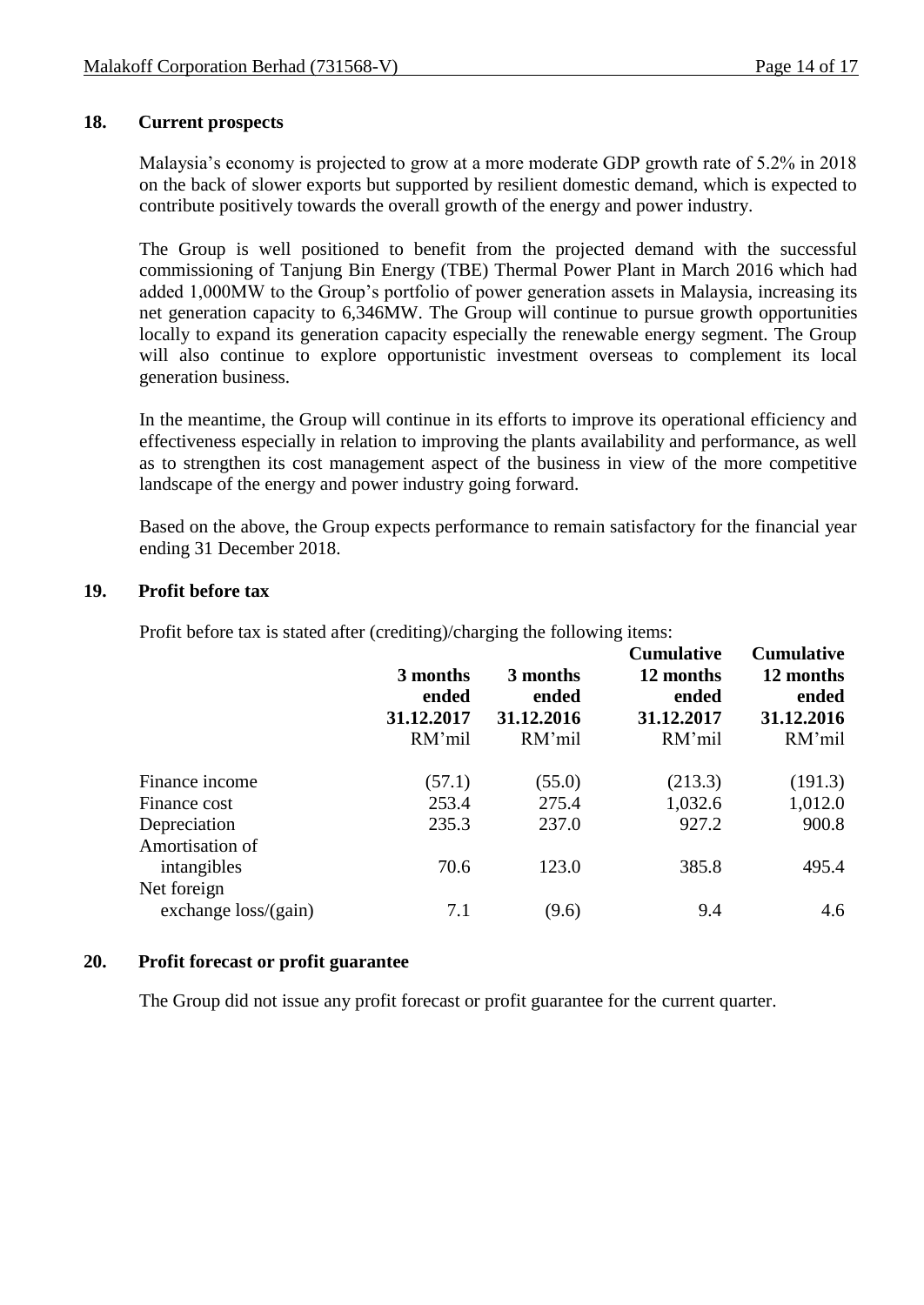## **21. Tax expense**

|                             |            |            | <b>Cumulative</b> | <b>Cumulative</b> |
|-----------------------------|------------|------------|-------------------|-------------------|
|                             | 3 months   | 3 months   | 12 months         | 12 months         |
|                             | ended      | ended      | ended             | ended             |
|                             | 31.12.2017 | 31.12.2016 | 31.12.2017        | 31.12.2016        |
|                             | RM'mil     | RM'mil     | RM'mil            | RM'mil            |
| Current tax expense         | 59.0       | 124.8      | 482.3             | 429.6             |
| Deferred tax expense        | (69.1)     | (34.4)     | (270.7)           | (198.1)           |
| Total tax (benefit)/expense | (10.1)     | 90.4       | 211.6             | 231.5             |

The Group's effective tax rate for the current quarter is lower than the statutory income tax mainly due to certain income not subject to tax. The Group's effective tax rate for the financial year is higher than the statutory income tax rate mainly due to under provision of prior years' tax in light of recent development in the interpretation of taxation regulations.

#### **22. Status of corporate proposals announced**

On 28 November 2017, the shareholders of Malakoff Corporation Berhad ("Company") had during an Extraordinary General Meeting (EGM) approved for the Company to purchase its own shares of up to 10% of the Company's issued share capital. Pursuant to the approval, the Company had during the period under review, purchased a total of 1,824,400 ordinary shares from the open market as disclosed in Note 6.

#### **23. Borrowings**

|                                       | 31.12.2017<br>RM'mil | 31.12.2016<br>RM'mil |
|---------------------------------------|----------------------|----------------------|
| Current                               |                      |                      |
| Secured<br>$\overline{\phantom{a}}$   | 1,650.8              | 620.3                |
| Unsecured<br>$\overline{\phantom{a}}$ |                      | 1,290.1              |
|                                       | 1,650.8              | 1,910.4              |
| Non-current                           |                      |                      |
| Secured<br>$\overline{\phantom{a}}$   | 14,094.6             | 15,533.9             |
| Unsecured<br>$\overline{\phantom{a}}$ | 85.6                 | 92.5                 |
|                                       | 14,180.2             | 15,626.4             |
|                                       | 15,831.0             | 17,536.8             |

The currency exposure pertaining to borrowings for the Group is as follows:-

|                            | 31.12.2017<br>RM'mil | 31.12.2016<br>RM'mil |
|----------------------------|----------------------|----------------------|
| <b>Functional currency</b> |                      |                      |
| $- RM$                     | 13,505.2             | 15,108.7             |
| AUD                        | 2,002.0              | 2,080.9              |
| - USD                      | 323.8                | 347.2                |
|                            | 15,831.0             | 17,536.8             |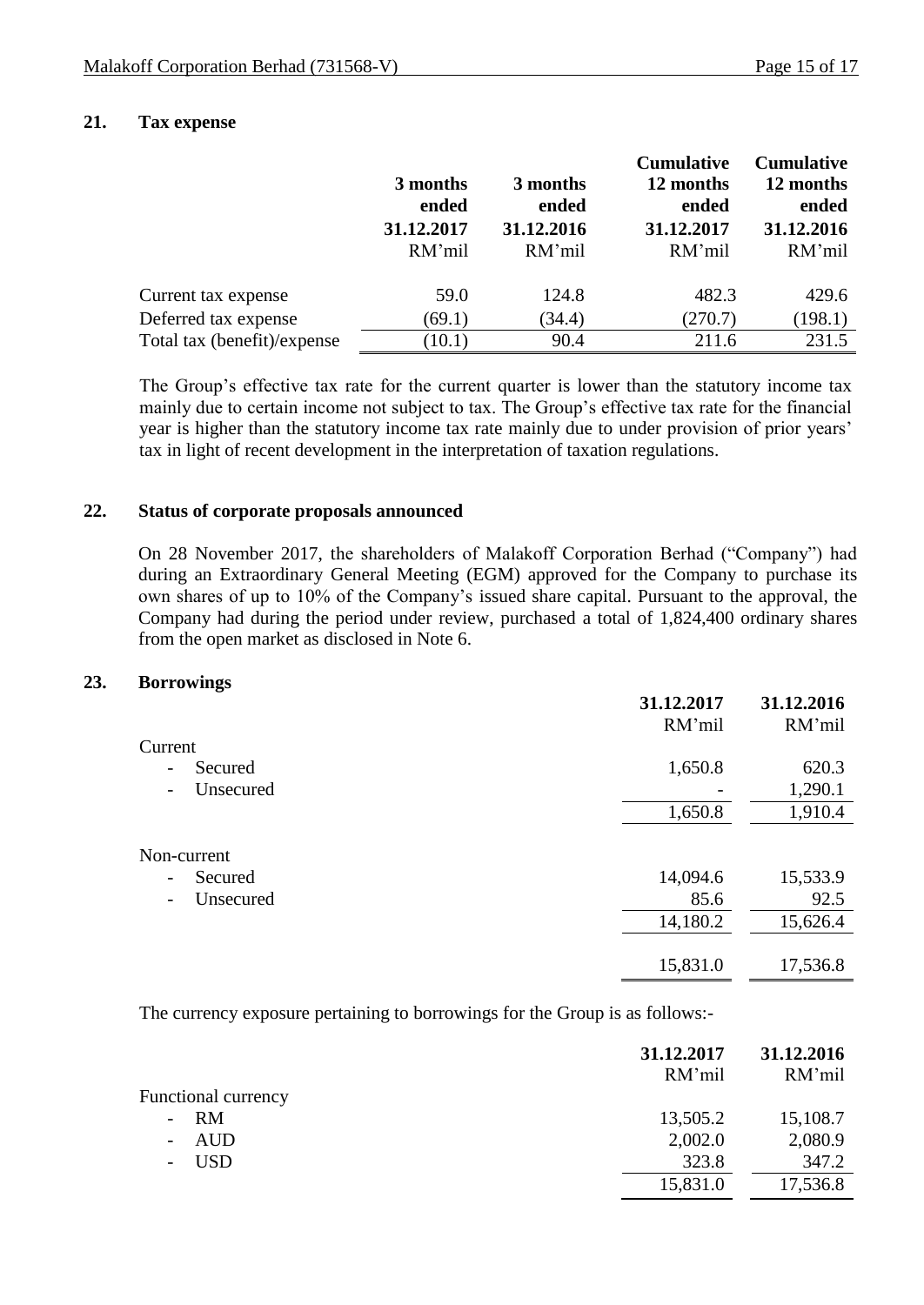## **24. Changes in material litigation**

## *Proceedings by the Public Prosecutor of Algeria against Almiyah Attilemcania SPA ("AAS")*

On 4 September 2014, a joint venture of the Group, AAS, was charged in the Court of Ghazouet ("Court") in the district of Tlemcen, Algeria, for an alleged breach of foreign exchange regulations concerning a sum of USD26.9 million. The Group holds an indirect effective interest of 35.7% in AAS via Tlemcen Desalination Investment Company SAS ("TDIC"), an indirect subsidiary of Malakoff International Limited.

During the financial year 2009, it was discovered that there was a considerable gap between the value of the delivered equipment received as per the invoices declared to the customs and the value of the milestone payments made by AAS to the supplier cum contractor ("Invoice Gap"). AAS wrote to the supplier cum contractor requesting for clarifications as they are responsible to resolve tax and customs issues. The Invoice Gap however was not resolved by the supplier cum contractor and the Algerian Customs then initiated investigations and thereafter a charge was brought against AAS regarding foreign exchange regulation offences and the flow of capital to and from overseas.

The Court had on 24 December 2014 convicted AAS and had subsequently imposed a penalty of DZD3,929,038,151 (approximately RM148.3 million at the exchange rate of RM1: DZD26.5) ("Penalty"). The Group's liability arising from the Penalty, in proportion to the Group's 35.7% effective interest in AAS via TDIC, which may impact the profit of the Group, amounts to DZD1,402,666,620 (approximately RM52.9 million). The court of appeal upheld the decision and the Penalty imposed by the Court on 2 March 2016.

Notwithstanding the decision of the Court, AAS has been advised by its solicitor, Maitre Hadjer Becha, an attorney admitted to the Algerian Supreme Court, that the Penalty would not be enforced until the exhaustion of all rights to appeal by AAS in respect of the proceedings.

AAS solicitor had filed an appeal to the Supreme Court on 17 June 2016. AAS had filed grounds of appeal on 9 August 2016 but the Supreme Court has not fixed any hearing date in respect of the appeal.

The Group has recognised a provision amounting to RM36.1 million in previous financial year. Notwithstanding this, AAS will continue with the appeal until the exhaustion of all rights.

Save as disclosed above, there has been no significant change in material litigation, including the status of pending material litigation in respect of the Group during the current quarter under review.

# **25. Dividend Payable**

The Board of Directors has recommended the payment of a final single-tier dividend of 3.7 sen per ordinary shares in respect of the financial year ended 31 December 2017, subject to the approval of the shareholders at the forthcoming Annual General Meeting of the Company.

For the corresponding quarter ended 31 December 2016, a final single-tier dividend of 3.5 sen per ordinary shares totalling RM175,000,000 in respect of the financial year ended 31 December 2016 was declared on 20 February 2017 and subsequently paid on 23 May 2017.